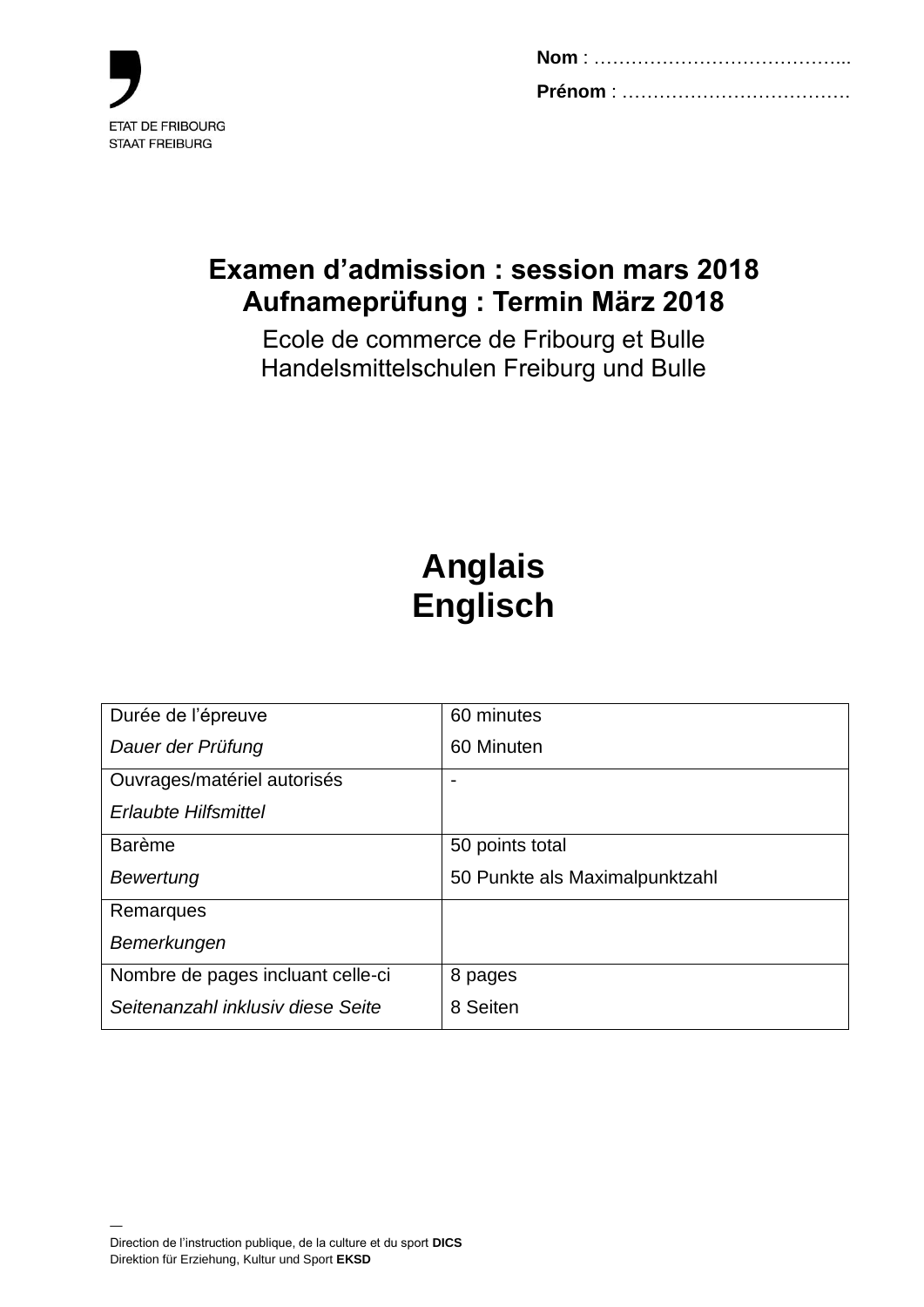|   | Collège de Gambach CGAM |
|---|-------------------------|
| ノ | Page 2 de 9             |

| Collège de Gambach CGAM |  |
|-------------------------|--|
| Page 2 de 9             |  |

| A) LISTENING                                                                      | $ / 10$ pts                                                                             |  |  |  |  |  |  |
|-----------------------------------------------------------------------------------|-----------------------------------------------------------------------------------------|--|--|--|--|--|--|
| I. You will hear twice two young men preparing a picnic. For each question, cross |                                                                                         |  |  |  |  |  |  |
| (X) the box with the correct answer. (5 pts)                                      |                                                                                         |  |  |  |  |  |  |
| 1. Where is the picnic being held?                                                |                                                                                         |  |  |  |  |  |  |
| $\Box$ A. at a park                                                               | $\Box$ C. at Dave's house                                                               |  |  |  |  |  |  |
| $\Box$ B. at the beach                                                            | $\Box$ D. by a river                                                                    |  |  |  |  |  |  |
|                                                                                   |                                                                                         |  |  |  |  |  |  |
| 2. How many packages of hot dogs do they decide to buy?                           |                                                                                         |  |  |  |  |  |  |
| $\Box$ A. six                                                                     | $\Box$ C. eight                                                                         |  |  |  |  |  |  |
| $\Box$ B. seven                                                                   | $\Box$ D. nine                                                                          |  |  |  |  |  |  |
| 3. Why has Kathy been so busy lately?                                             |                                                                                         |  |  |  |  |  |  |
| $\Box$ A. She has been working a lot recently.                                    | $\Box$ C. She has been taking two night                                                 |  |  |  |  |  |  |
| $\Box$ B. She has moved to a new house.                                           | classes.                                                                                |  |  |  |  |  |  |
|                                                                                   | $\Box$ D. She has been looking for a new job.                                           |  |  |  |  |  |  |
| 4. What does Dave suggest Scott make for the picnic dessert?                      |                                                                                         |  |  |  |  |  |  |
| $\Box$ A. cherry pies                                                             | $\Box$ C. oatmeal cookies                                                               |  |  |  |  |  |  |
| $\Box$ B. a variety of desserts                                                   | $\Box$ D. brownies                                                                      |  |  |  |  |  |  |
|                                                                                   |                                                                                         |  |  |  |  |  |  |
| 5. Who is coming to watch a film?                                                 |                                                                                         |  |  |  |  |  |  |
| $\Box$ A. Jim                                                                     | $\Box$ C. Susan                                                                         |  |  |  |  |  |  |
| $\Box$ B. Kathy                                                                   | $\Box$ D. all the picnic guests                                                         |  |  |  |  |  |  |
|                                                                                   |                                                                                         |  |  |  |  |  |  |
|                                                                                   | II. You will hear twice a conversation in a hotel. For each question, cross (X) the box |  |  |  |  |  |  |
| with the correct answer. (5 pts)                                                  |                                                                                         |  |  |  |  |  |  |
| 1. What time is breakfast served in the morning?                                  |                                                                                         |  |  |  |  |  |  |
| $\Box$ A. 6:00-10:30 a.m.<br>$\Box$ B. 6:30-10:30 a.m.                            | $\Box$ C. 6:30-10:00 a.m.                                                               |  |  |  |  |  |  |
|                                                                                   |                                                                                         |  |  |  |  |  |  |
| 2. What is the problem with the exercise room?                                    |                                                                                         |  |  |  |  |  |  |
| $\Box$ A. There is no exercise room                                               |                                                                                         |  |  |  |  |  |  |

□ B. Some equipment is not working

 $\Box$  C. It is closed.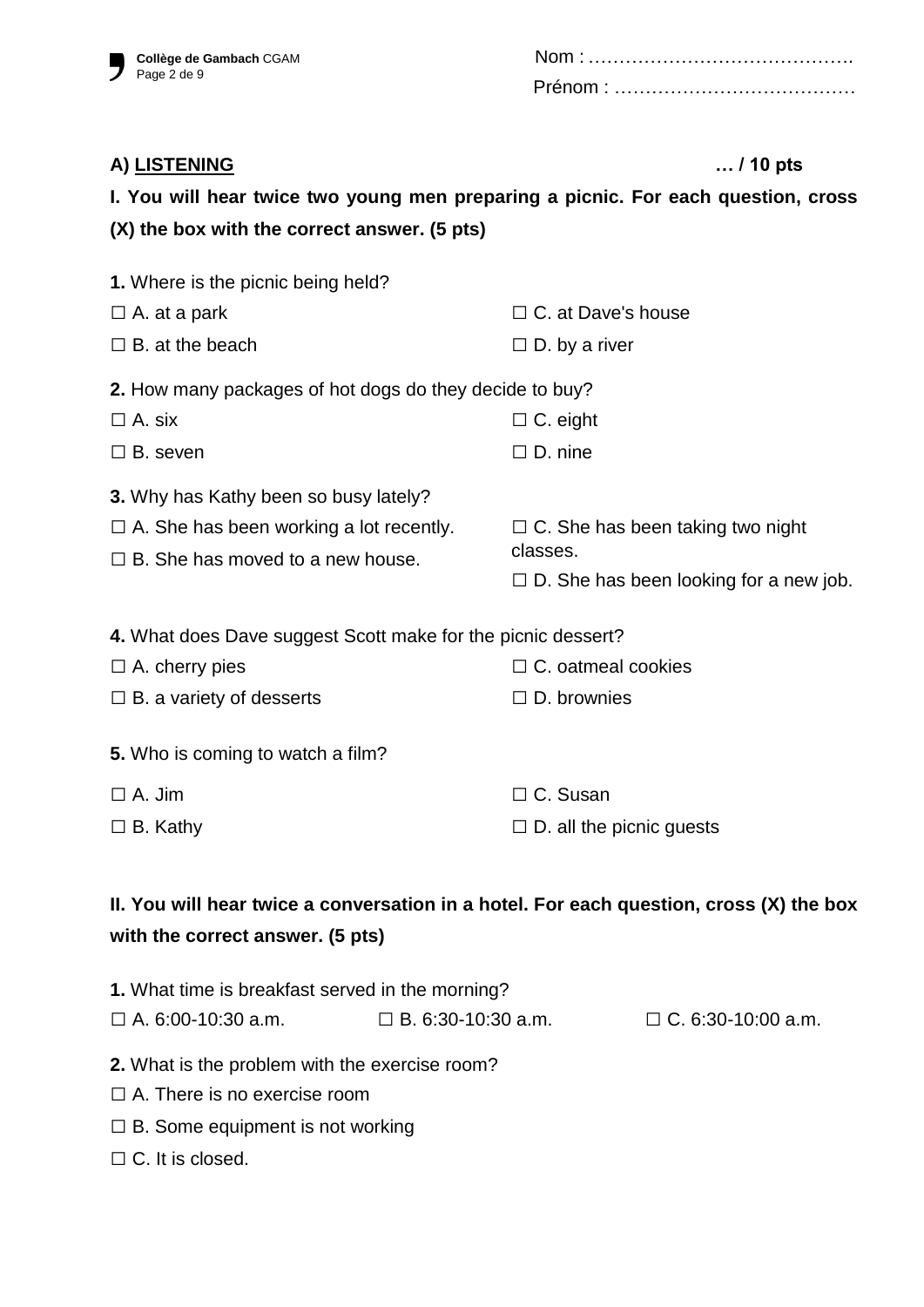| Collège de Gambach CGAM |  |
|-------------------------|--|
| Page 3 de 9             |  |

|  |  |  | 3. Where can the man get a free wireless Internet connection? |
|--|--|--|---------------------------------------------------------------|
|  |  |  |                                                               |

 $\Box$  A. in his hotel room  $\Box$  B. in the restaurant and lobby

 $\Box$  C. outside of the hotel

**4.** What is the cost for a refrigerator in the man's room?

 $\square$  A. \$7.95  $\square$  B. \$10.00  $\square$  C. It's free.

**5.** What does the man decide to do at the end of the conversation?

 $\Box$  A. He accepts the circumstances and stavs at the hotel.

 $\Box$  B. He is really upset and decides to stay at the hotel across the street.

 $\Box$  C. He goes back home.

### **B) READING … / 15 pts**

## **I. Look at the text in each question. What does it say? Cross (X) the box with the correct answer. (5 pts)**

- **1.** A.  $\Box$  Liz plans to go shopping with Kate tonight.
	- $B. \Box$  Liz needs Ted to buy some ingredients for her.
	- C.  $\Box$  Liz wants some advice on how to make vegetable soup.



Ted, on your way home from work tonight, could you pick up some vegetables? I promised I'd make Kate some soup but haven't had time to go shopping. Thanks, Liz

| l To: | Martin                                    |
|-------|-------------------------------------------|
| From: | Dan                                       |
|       | $\sf{There}$ are some places available in |

the orchestra, so if you know people who'd like to join us, why not bring them along to a practice session?

**2.** Dan is trying

A.  $\Box$  to persuade Martin to join the orchestra.

 $B. \Box$  to increase the number of people in the orchestra.

C.  $\Box$  to get help from people to set up an orchestra.

**3.** A. □ The six-week course is cheaper if you also do the one-day class.

 $B. \Box$  The one-day class is free for those who book the six-week course.

C.  $\Box$  You must pay for the six-week course before you do the one-day class.

Special one-day drama class this Saturday. Price - £50 per person. Anyone who attends will be able to book our new six-week course at a discount.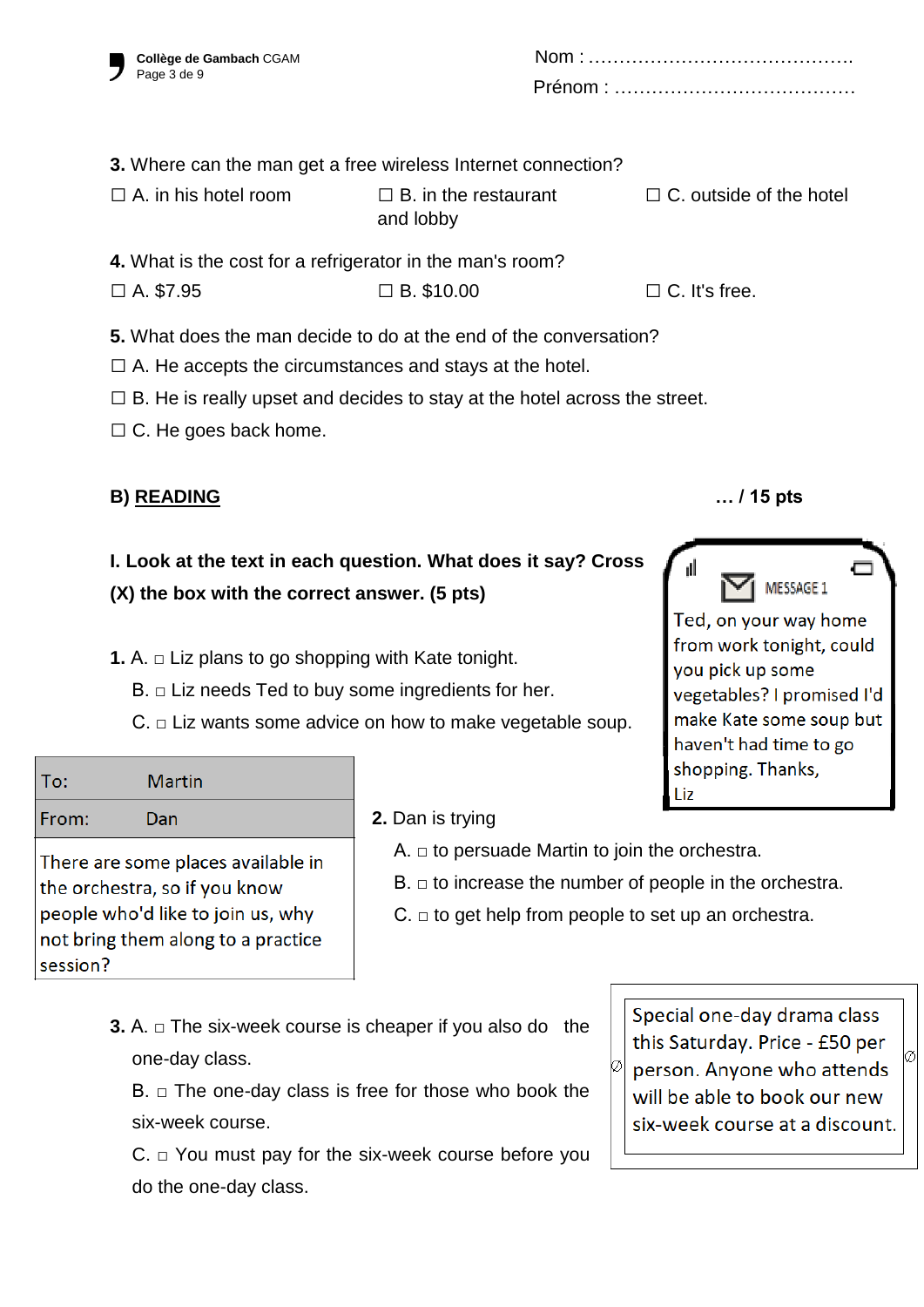Name/Vorname : Nom / prénom **: \_\_\_\_\_\_\_\_\_\_\_\_\_\_\_\_\_\_\_\_\_\_\_\_\_\_\_\_\_\_\_\_\_\_\_\_\_\_\_\_\_**



**4.** Cinema-goers can

A.  $\Box$  collect a free pizza at the cinema ticket desk.

B.  $\Box$  go into the cinema for free if they buy pizza from the café.

C.  $\Box$  get pizza for nothing when they pay to go into the cinema.

- **5.** A. □ Anna is going to be late getting to the café.
	- $B. \Box$  Anna has forgotten the way to the café.
	- C.  $\Box$  Anna is collecting Sarah's handbag from the café.

Sarah. I've left my handbag at the office, so I'm just walking back to get it. Wait for me at the café - I won't be long. Anna

## **II. Read the text and the questions. For each question, cross (X) the box with the correct answer. (10 pts)**

#### **James Waltham – Chocolate Taster**

Whenever I tell people what I do for a living, they can hardly believe this job exists. But I'm not joking! I spend my days at work eating chocolate! Tasting the chocolate is an essential part of making sure that customers get perfect bars of high-quality chocolate from the company I work for.

Every week I receive samples\*, small amounts that show what the chocolate is like, from our factory and I have to check them for taste, texture and smell. I also have to taste the raw materials we usually use – the nuts, fruit and so on. I spend days choosing the most suitable ones to go into the chocolate.

Just beside my company office I have a kitchen where I can test and taste products I make – and I keep my colleagues happy by giving them samples! My kitchen is full of machines and ingredients to play with. It's wonderful to have a private space I can go off to during the day.

No two days are the same in this job. Sometimes I am at our food lab and others I'm out of the country buying our raw materials and as I've got a young family that can be difficult. But that kind of variety, and lack of routine, is something I love about the job, although I think it still comes second to the chocolate itself! The question I get asked most is whether

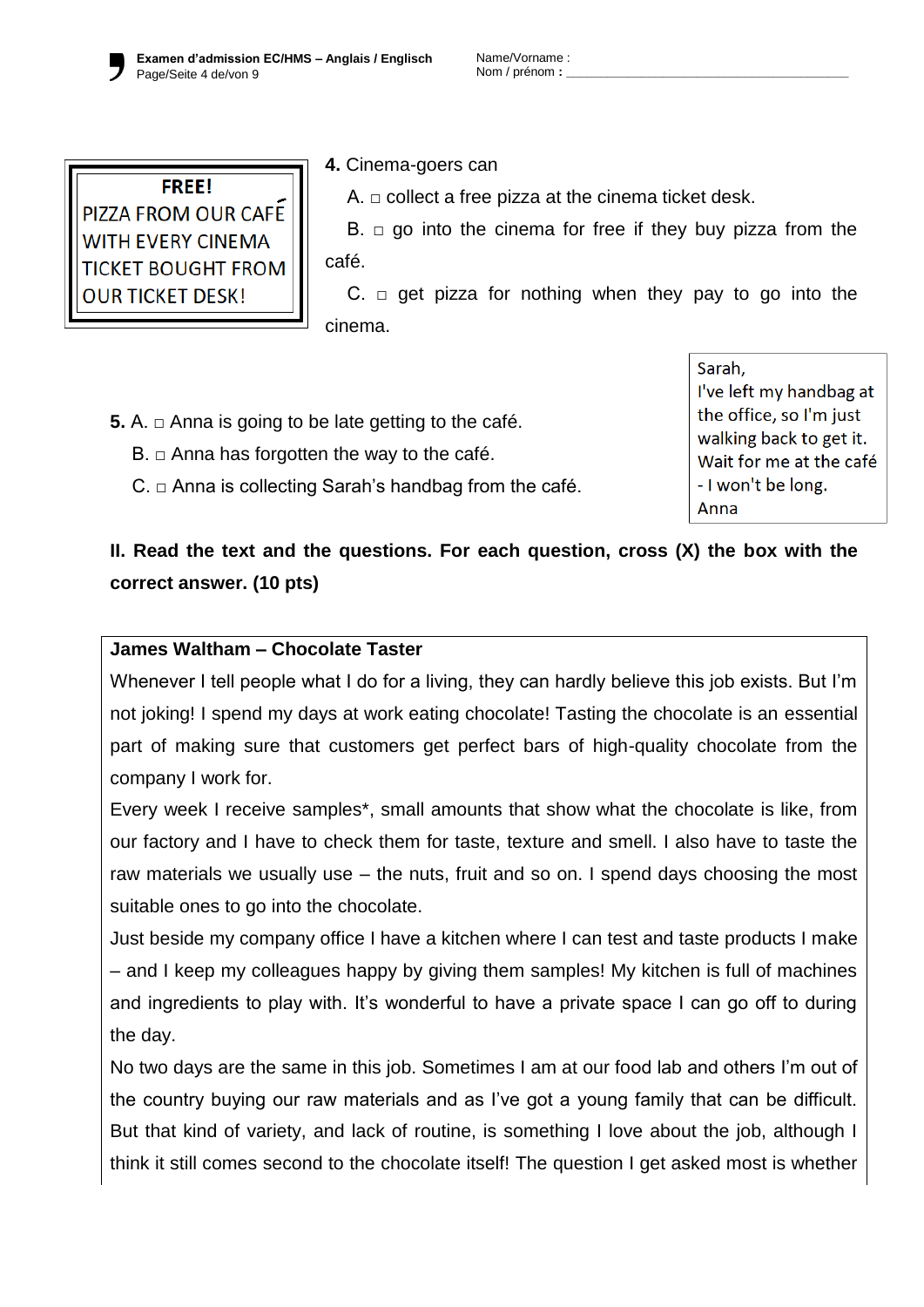I get bored of chocolate. I've worked with it for a long time, and I've never felt I didn't want to eat it. In fact, I'll go home and eat some in the evening!

\*Sample: échantillon / Muster

- **1.** What is James Waltham doing in this text?
	- A.  $\Box$  recommending the best ways to test chocolate
	- B. □ describing what personal qualities are needed to do his job
	- $C.  $\Box$$  telling readers why he loves his job
	- D. □ suggesting different methods of making chocolate
- **2.** James says that when he tells people about his work, they
	- A.  $\Box$  say they would like to do the same thing.
	- $B \nightharpoonup$  doubt whether he is serious.
	- $C. \Box$  think it must be very easy.
	- D. □ wonder why he chose it as a career.
- **3.** Only one of these statements about James Waltham's kitchen is true. Which?
	- A.  $\Box$  James does not keep ingredients in his kitchen.
	- $B.  $\Box$  James never eats in his kitchen.$
	- $C \nightharpoonup$  The kitchen is far from his office.
	- D. □ This room is reserved for James.
- **4.** What does James think is a disadvantage of his job?
	- A.  $\Box$  He sometimes feels he has eaten too much chocolate.
	- $B. \Box$  He finds it difficult to have a routine with his work.
	- C.  $\Box$  He has worked with the same product too long.
	- $D. \Box$  He needs to be away from his family at times.
- **5.** Which one would be an advert for the chocolate company James works for?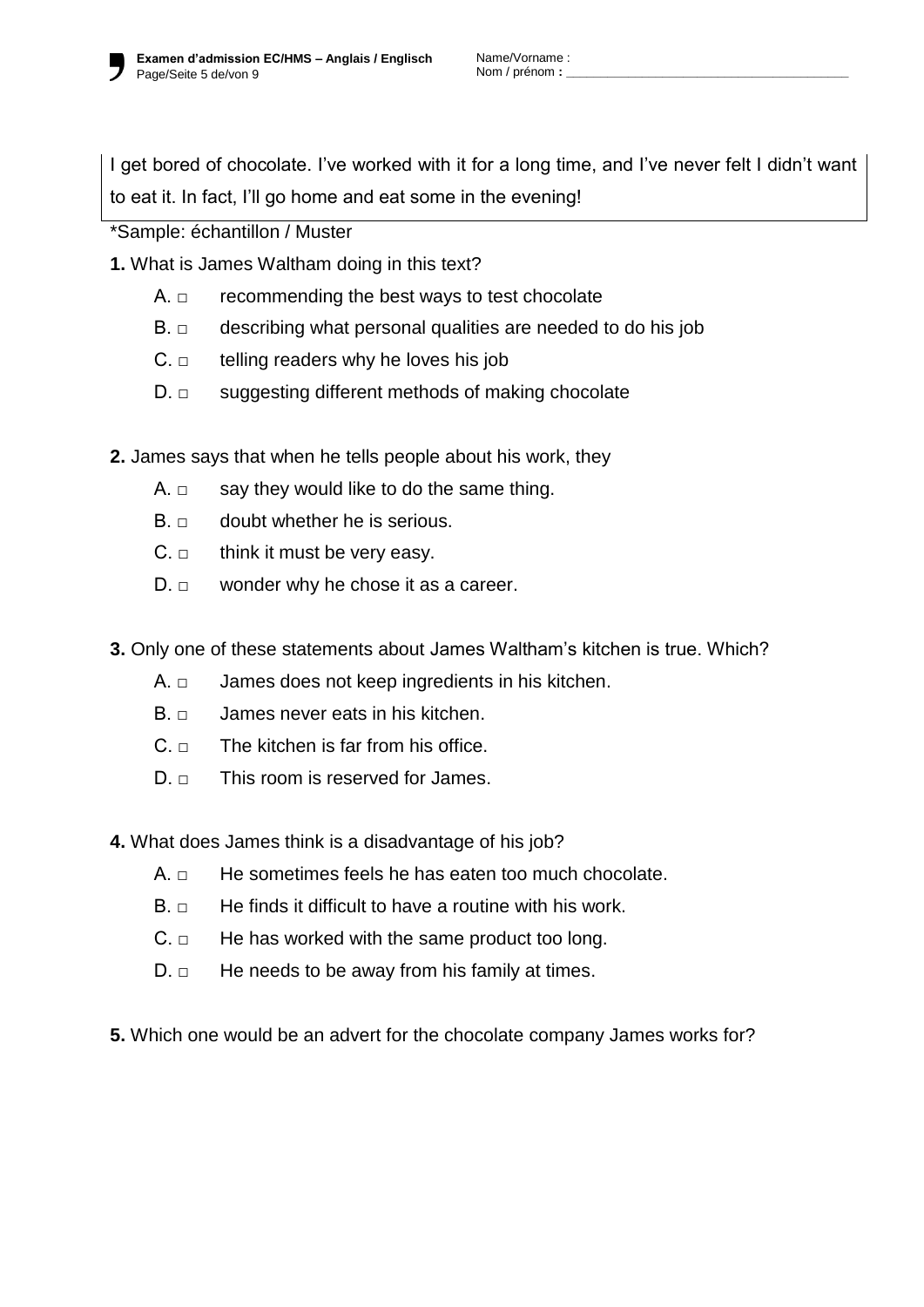Name/Vorname : Nom / prénom **: \_\_\_\_\_\_\_\_\_\_\_\_\_\_\_\_\_\_\_\_\_\_\_\_\_\_\_\_\_\_\_\_\_\_\_\_\_\_\_\_\_**

| Every single bar of chocolate<br>that leaves our factory is<br>tested for its taste.                              | We choose only the best<br>ingredients - just chocolate<br>beans, sugar and milk. We<br>don't add anything else. |
|-------------------------------------------------------------------------------------------------------------------|------------------------------------------------------------------------------------------------------------------|
| Α.                                                                                                                | В.                                                                                                               |
| We're proud of being so<br>environmentally friendly - all<br>our ingredients are bought<br>from local businesses. | We check everything that<br>goes into our chocolate, so<br>that you can enjoy the best<br>chocolate possible.    |
|                                                                                                                   | רו                                                                                                               |

 $\sqcup$  C.

 $\Box$  D.

**C) GRAMMAR … / 10 pts** 

#### **I. Fill in the blanks with the correct tense of the following verbs. (5 pts)**

#### **II. Circle the adequate answer. (3 pts)**

Finding a ring for your fiancée is difficult. Yet, John Green did something even 1) … He didn't go 2) … the jeweller's but 3) … most of his free time last year looking for tiny pieces of gold at the bottom of a river 4) … Scotland. In the end John found 5) … gold to make two wedding rings. John was lucky: many people search for 30 years without finding 6) …

| $\mathbf{1}$ . | A. more hard | <b>B.</b> harder | C. easier     | D. more easy |
|----------------|--------------|------------------|---------------|--------------|
| 2.             | A. with      | B. in            | C. at         | D. to        |
| 3.             | A. passed    | B. spent         | C. took       | D. gave      |
| 4.             | A. off       | B. at            | C. to         | D. in        |
| 5.             | A. enough    | B. many          | C. much       | D. a lot     |
| 6.             | A. nothing   | B. anything      | C. everything | D. all       |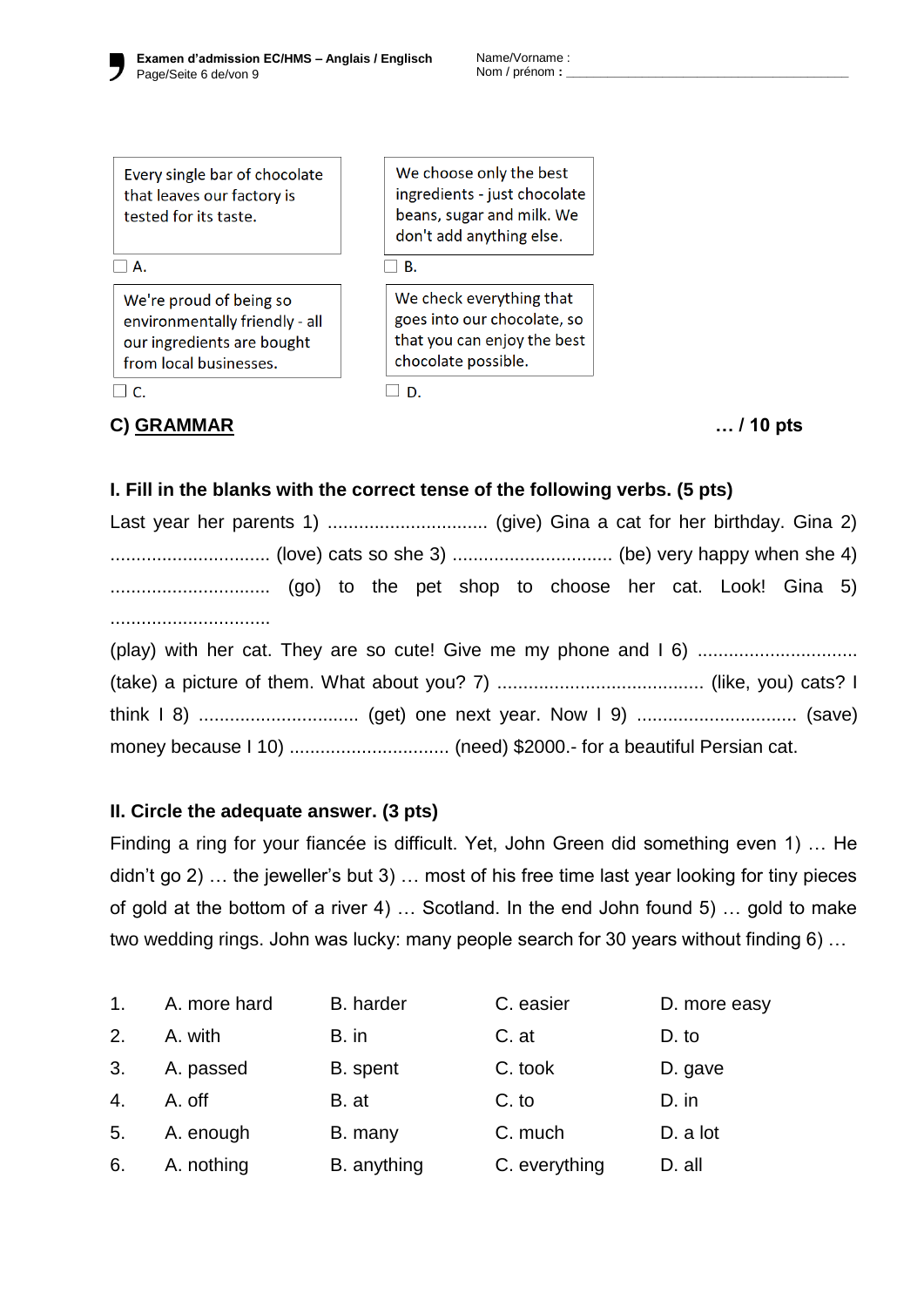#### **III. Write the question to which the answer is the underlined words. (2 pts)**

| We will go to Paris.                                   |             |
|--------------------------------------------------------|-------------|
|                                                        |             |
| The children play games every day.                     |             |
|                                                        |             |
| The children are eating ice-cream.                     |             |
|                                                        |             |
| My sister danced all night because she was on holiday. |             |
| <b>D) EXPRESSION</b>                                   | $ / 15$ pts |

## **Sarah is spending a year in England as an au pair taking care of two children, Michael and Jane. Her friend Jessica has emailed her a few questions.**

- **1) What are Michael and Jane like?**
- **2) What did you do for Christmas?**
- **3) What are your plans when you come back from England?**

**You are Sarah. Answer all of Jessica's questions in 100-150 words.**

#### **CRITERIA GRID**

**1. Task:** total respect of the task (required elements are developed in a suitable way)

#### **2. Communication:**

- structure of the text (introduction + paragraphs + conclusion), logical order of the elements (coherence), adequacy of the communication to the given situation

- links between the sentences: adverbs, objects, connectors
- variation of sentence structure: beginning of the sentences, relative clauses
- variation of vocabulary, use of vocabulary specific to the context, phrases specific to the context.

#### **3. Formal aspects:**

- syntax
- conjugation
- spelling
- punctuation
- use of the correct words

| pts | ाण | pts | $^{\prime}$ pt. | <sub>n</sub><br>. |  |
|-----|----|-----|-----------------|-------------------|--|
|     |    |     |                 |                   |  |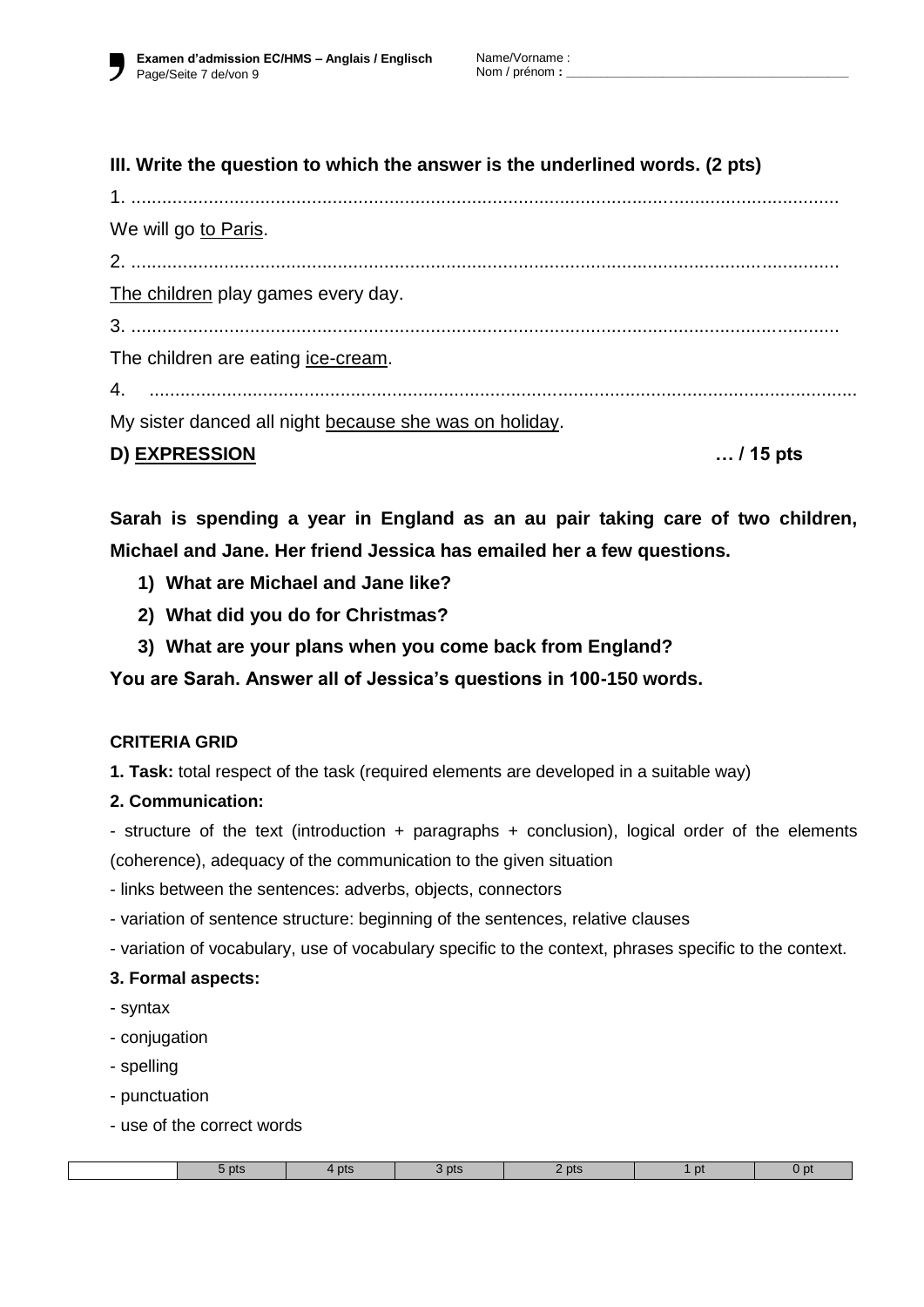

| <b>Task</b>    | Totally           | Mostly          | Sufficiently    | Partially respected  | Barely respected   | Not respected |
|----------------|-------------------|-----------------|-----------------|----------------------|--------------------|---------------|
| achievement    | respected         | respected       | respected       |                      |                    |               |
| Communication  | Totally           | Mostly          | Sufficiently    | Only partially       | Barely appropriate | Inappropriate |
|                | appropriate       | appropriate     | appropriate     | appropriate          |                    |               |
| Formal aspects | No errors or few  | Some errors     | Errors that     | A lot of errors that | The text is barely | The text is   |
|                | errors that don't | that may impair | impair the      | greatly impair       | understandable     | incomprehen-  |
|                | impair            | communication   | reading but not | communication        |                    | sible         |
|                | communication     |                 | the             |                      |                    |               |
|                |                   |                 | communication   |                      |                    |               |